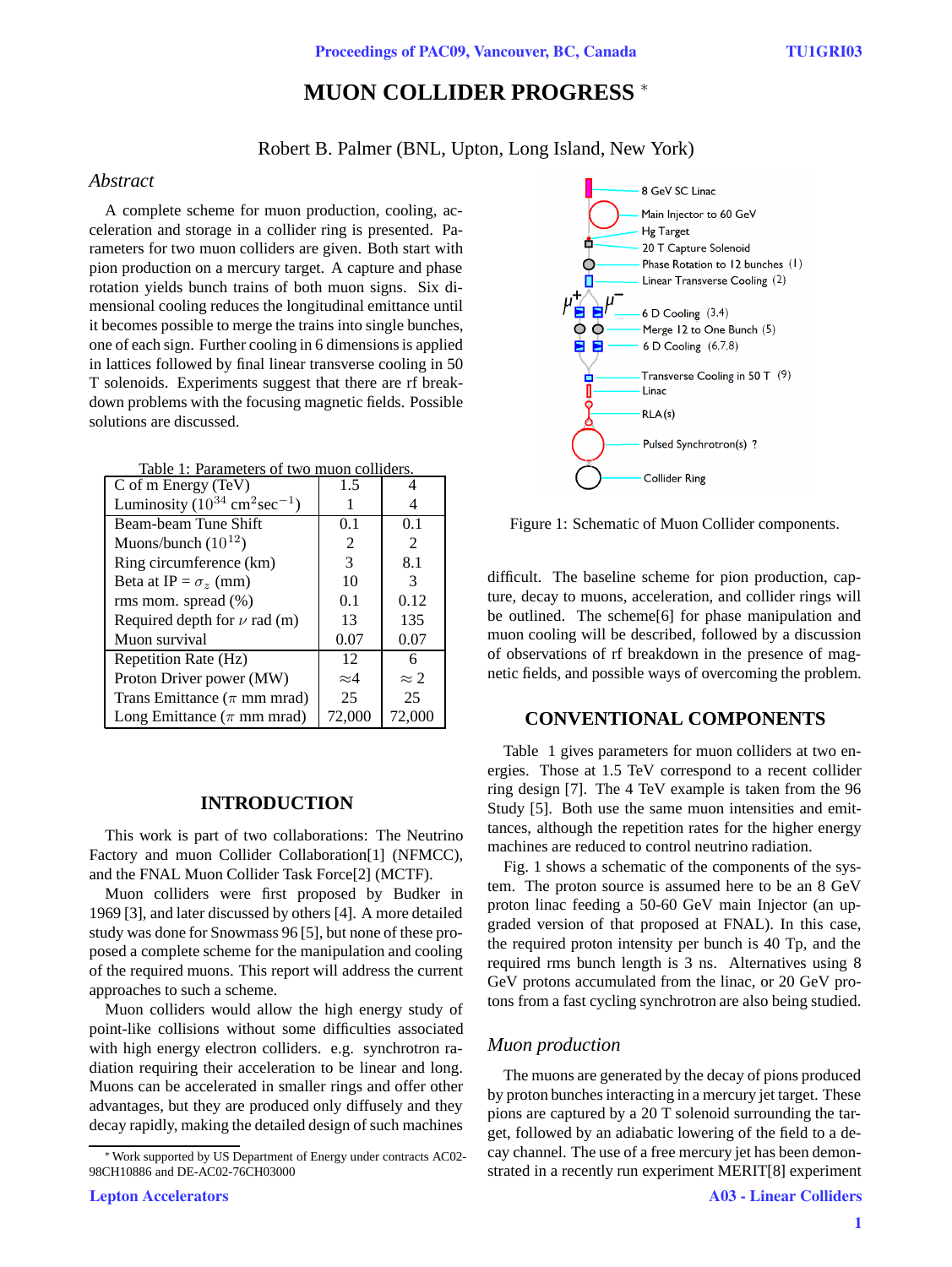

Figure 2: MERIT observed filament velocities vs. proton intensity at B=5, 10, 15 T, & dashed extrapolation to 20 T.

at CERN. In this experiment 24 GeV protons with intensities up to 30 Tp intersected a mercury jet inside a pulsed 15 T solenoid magnet. Fig. 2 shows the observed filament velocities vs. proton intensity and magnetic field. It is seen that the velocities, which could be damaging at a few 100 m/s, are suppressed by the damping effects of the magnetic field. Extrapolating from this data one can conclude that at 60 GeV, proton intensities of 40 Tp should not be damaging in the presence of the 20 T field.

#### *Required manipulations and cooling*

Following the target, the pions drift and decay into muons in a solenoid focused channel. The captured muons, with peak momenta of  $\approx 200$  MeV/c, and momentum spread of the order of 70 % have longitudinal emittance  $(\beta \gamma dp/p \sigma_z)$  of approximately 0.5 ( $\pi$  m rad) and transverse emittance ( $\beta \gamma \sigma_{\theta} \sigma_r$ ) of approximately 20 ( $\pi$  mm rad). These must be cooled to the specified emittances of 72  $\pi$  mm rad (a factor of  $\approx 10^3$ ), and 25  $\pi$   $\mu$ m rad (a factor of  $\approx$  10) respectively. The required manipulations and cooling will be discussed in the following section.

# *Acceleration*

The initial acceleration after cooling would be in a sequence of linacs with frequencies increasing as the energy rises and bunch lengths decrease. After the linacs there would be one or more Recycling Linear Accelerators (RLAs). Such RLAs could be used for all the remaining acceleration, but a lower cost solution would be to do the later stages in rapidly field ramped synchrotons[9]. In order to avoid high field pulsed bending magnets or excessive diameters, fixed super conducting magnets would be alternated with pulsed magnets swinging from -1.8 T to +1.8T. The super-conducting rf frequency might be 1.3 GHz, but 805 MHz is probably preferred to reduce wake fields.

#### *Collider Rings*

The 1.5 TeV center of mass collider parameters are based on the "dipole first" lattice[7] that gives a 3 sigma acceptance for the 25  $\pi$  mm mrad emittance. The parameters for the 4 TeV center of mass collider are based on the Oide[5] lattice designed for the 1996 Snowmass study.

# **PHASE MANIPULATION AND COOLING**



Figure 3: Transverse vs. longitudinal emittances before and after each stage.

Fig. 3 shows a plot of the longitudinal vs. transverse emittances of the muons as they progress from production to the specified requirements for the colliders. The subsystems used to manipulate and cool the beams to meet these requirements are indicated by the numerals 1-9 on figures 1 and 3. The general baseline scheme was presented at PAC07[6], and will be described again here with comments on the more recent work.

#### *Phase Rotation (1)*

The first step is to phase rotate each single muon burst into strings of bunches with lower momentum spreads. Earlier designs yielded approximately 21 bunches, but a recent redesign[10] has achieved efficient rotation into only 12 bunches, greatly easing the required later bunch merging.

First the muon burst, in a 57 m drift, is allowed to lengthen and develop a time energy correlation. It is then, over a distance of 31 m, bunched into a train, without reducing the time energy correlation, using rf cavities whose frequencies varies with location (from 333 to  $\approx$  220 MHz). Then, over 36 m, by phase and frequency control, the rf accelerates the low energy bunches and decelerates the high energy ones, to form a mono-energetic train. Muons of both signs are captured into interleaved bunches.

#### *Initial transverse cooling (2)*

The next stage cools the muons transversely in a linear channel. The current baseline uses LiH absorbers, periodic alternating 2.8 T solenoids, and 201 MHz rf. All the components up to this point are similar to those described in a recent study [11] for a Neutrino Factory. But an alternative would use the more efficient cooling channel similar to that to be tested by the MICE[12] experiment at RAL in the UK.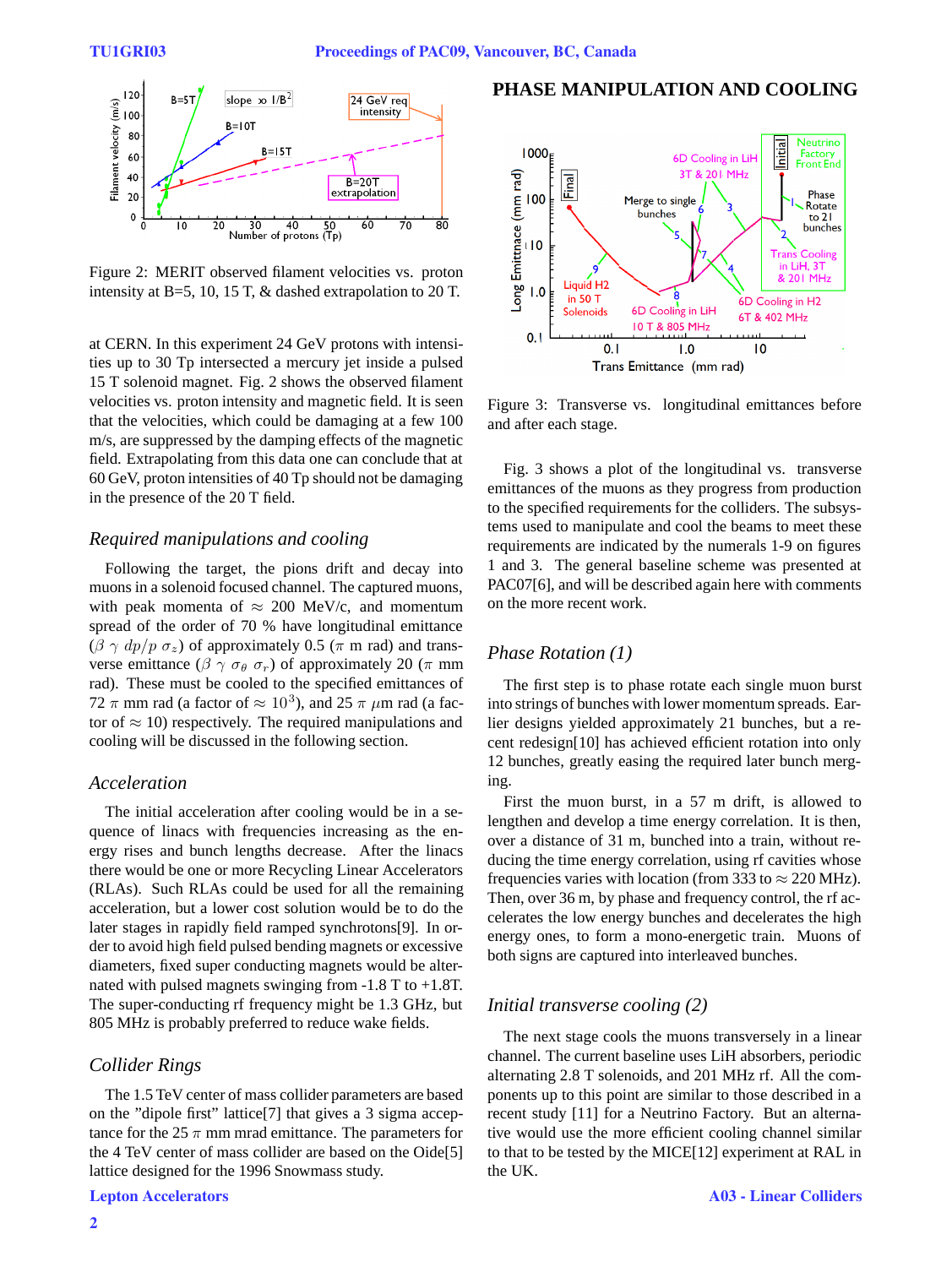# *6D cooling before merge (3 & 4)*



Figure 4: Simulation of a) transverse, & b) longitudinal, cooling in RFOFO 6D lattice; c) Cooling geometry.

The next two stages cool simultaneously in all 6 dimensions. The base-line RFOFO (Reverse FOcus FOcus) lattice [13] uses (fig. 4c) two 2 T solenoids per cell for focus, a weak dipole field (generated by tilting the solenoids) to generate dispersion, wedge shaped liquid hydrogen filled absorbers, and rf to replenish the energy lost in the absorbers. The dipole fields cause the lattices to curve, forming a slow upward or downward helix. The first of these two 6D cooling lattices uses 201 MHz rf and has been fully simulated[14] (fig. 4a  $\&$  b) using G4Beamline[15]. The second uses 402 MHz rf, twice the magnetic fields and half the cell length and other dimensions and has only been simulated assuming a ring geometry. Possible problems with operating the rf in the required fields will be discussed later.

Instead of the slow helices, a planar wiggler lattice is being studied that would cool both muon signs simultaneously, thus greatly simplifying the system.

6D cooling might also be achieved in high pressure gas filled helical cooling channels (HCC)[16]. Such channels achieve emittance exchange by having longer path lengths for higher momentum particles, thus lowering their energy more. An advantage is that rf breakdown in high pressure gas is not affected by the magnetic fields. But it is not yet known whether the gas will breakdown of become excessively lossy in the presence of the ionizing muon beam. Integrating the rf and waveguides into the helical magnets will also be difficult.





# *Bunch merge (5)*

Since collider luminosity is proportional to the square of the number of muons per bunch, it is desirable to use few bunches with many muons per bunch. it is thus important to merge the bunches into one prior to there use in the collider. In the baseline, this is done as soon as longitudinal cooling is sufficient to allow all the bunches to be merged into one. This recombination is done in two stages: a) using a drift followed by 201 MHz rf, with harmonics, the individual bunches are phase rotated to minimize the spaces between bunches and lower their energy spread; followed by b) 5 MHz rf, plus harmonics, interspersed along a long drift to phase rotate the train into a single bunch that can be captured using 201 MHz.

#### *6D cooling after merge (6, 7, & 8)*

After the bunch merging, the longitudinal emittance of the single bunch is now similar to that at the start of cooling, and it can be taken through the same, or similar, cooling systems as 3 and 4: now numbered 6 & 7. One more (8) RFOFO lattice has been designed and simulated, using 10 T magnets, and 805 MHz rf.

After stage 8 the transverse emittance is 300  $\pi$  mm mrad (a factor of 12 greater than that specified). But the longitudinal emittance is only  $\approx 1000 \pi$  mm mrad, compared with 72,000  $\pi$  mm mrad specified (a factor of 72 less). Thus the final cooling of the transverse emittance need not cool in all dimensions. Indeed it can allow the longitudinal emittance to grow.

# *Final cooling in high field solenoids (9)*

To attain the required final transverse emittance, the cooling needs stronger focusing than is achievable in the 6D cooling lattices. But, if the momentum is allowed to fall below 60 MeV/c, it can be obtained in liquid hydrogen in long 50T solenoids. At this low momentum the energy spread, and thus longitudinal emittance, rises, but, as we noted above, this is acceptable.

Fig. 6a shows ICOOL[18] simulations of cooling in individual 50 T channels, without the required matching and reaccelerations between the solenoids. Cooling from 300 to 25 ( $\pi$  mm mrad) is achieved in 7 stages. Matching and reacceleration has been simulated only between the last two stages. Fig. 6b shows the longitudinal vs. transverse emittances through these last two stages including the matching and re-acceleration between them. Very little emittance dilution is observed.

The calculated space charge tune shifts are moderate, but space charge is not yet in the simulations.

#### **RF IN MAGNETIC FIELDS**

The MuCool collaboration has tested two pillbox cavities with beryllium windows at 805 MHz (to 4 T)[19] and 201 MHz (to 0.7 T)[20]. Both broke down at significantly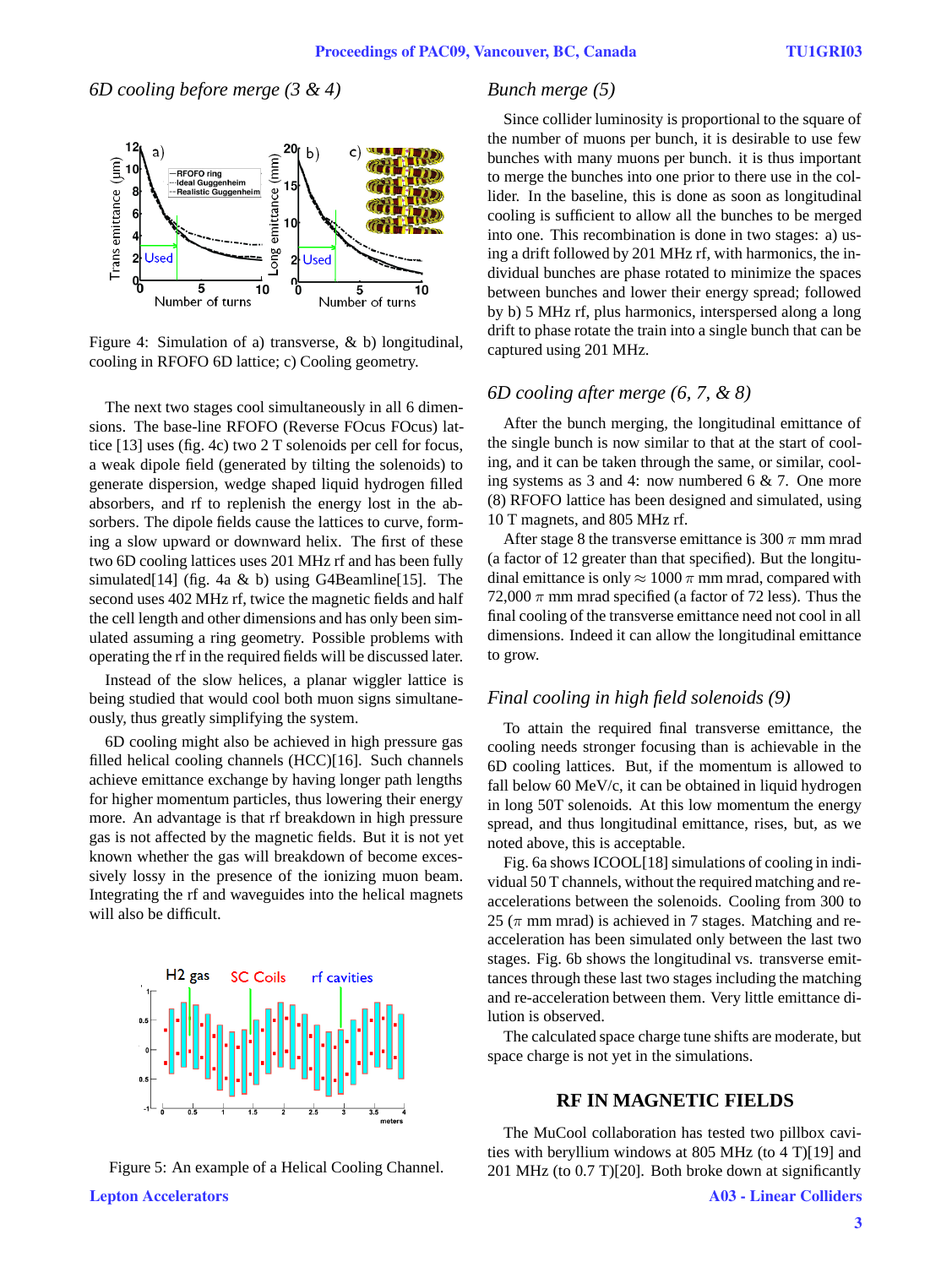

Figure 6: a) Energy, longitudinal, and transverse, emittances for 7 stages of final cooling; b) Long. vs. trans. emittances through the last two stages including matching and re-acceleration.



Figure 7: Observed breakdown gradients vs maximum axial fields on cavities, together with approximate required gradients: 201 MHz in blue, 805 MHz in red.

lower gradients as the magnetic field was increased (see fig.7. This figure also shows the gradients and magnetic fields required for the baseline scenario. It is seen that at both frequencies breakdown was observed at gradients below those specified.

A qualitative theory[21] supposes that the breakdown occurs after focused electrons from a field emission site damage a surface with high electric fields. Such damage would be caused by fatigue from cyclical strains induced by local heating by the electrons. Qualitative agreement with the data is possible, but quantitative calculations require more knowledge of the electron sources and the influence of space charge.

Several approaches to a solution to this problem are being considered. Only further experiments will determine which solution is best.

#### *Atomic Layer Deposition (ALD)*

Atomic Layer Deposition (ALD) has allowed superconducting cavities to reach higher fields, and could suppress the field emission that may be causing the damage. Other surface treatments might reduce the emitted currents by raising the work function. MuCool is studying these



Figure 8: Relative increase in allowable axial field vs. initial temperature for Copper, Aluminum, and Beryllium.

possibilities.

#### *Cold Beryllium, or Al cavities*

If it is assumed that the damage is caused by fatigue then one can study the sensitivity to magnetic field as a function of the thermal conductivity, specific heat and coefficients of expansion, including their temperature dependence. Assumes that the electron beamlets are not significantly increased in diameter by space charge effects, then fig. 8 shows the calculated relative increases in magnetic field for the same gradient as a function of material and its initial temperature. This analysis suggests that room temperature cavities built of, or coated with, beryllium could operate in 7 times higher fields (probably sufficient), and an aluminum cavity cooled to 77 Kelvin could operate in 3.5 times higher fields (possibly sufficient). But in view of the needed assumptions, only an experimental program could establish whether either would be sufficient.

#### *Magnetic Insulation*

Assuming again that the breakdown in magnetic fields is triggered by emitted electrons accelerated and focused on other surfaces, the process could be stopped if the magnetic fields were parallel to all emitting surfaces. Instead of focusing the electrons, the field would now return them, with little energy, to near their points of origin. It has been shown that cavities can be designed with this condition (fig. 9).

Fig. 10 shows a) two cells of a conventional RFOFO lattice, b) a magnetically insulated version of the same, and c) the magnetic fields vs length in the two cases. Unfortunately, magnetically insulated cavities have open irises leading to lower shunt impedances and lower acceleration for given surface fields. They also have richer longitudinal harmonics of the axial fields that result in greater particle loss.

# *High pressure gas*

rf cavities filled with high pressure hydrogen gas tolerate high surface gradients and are unaffected by magnetic